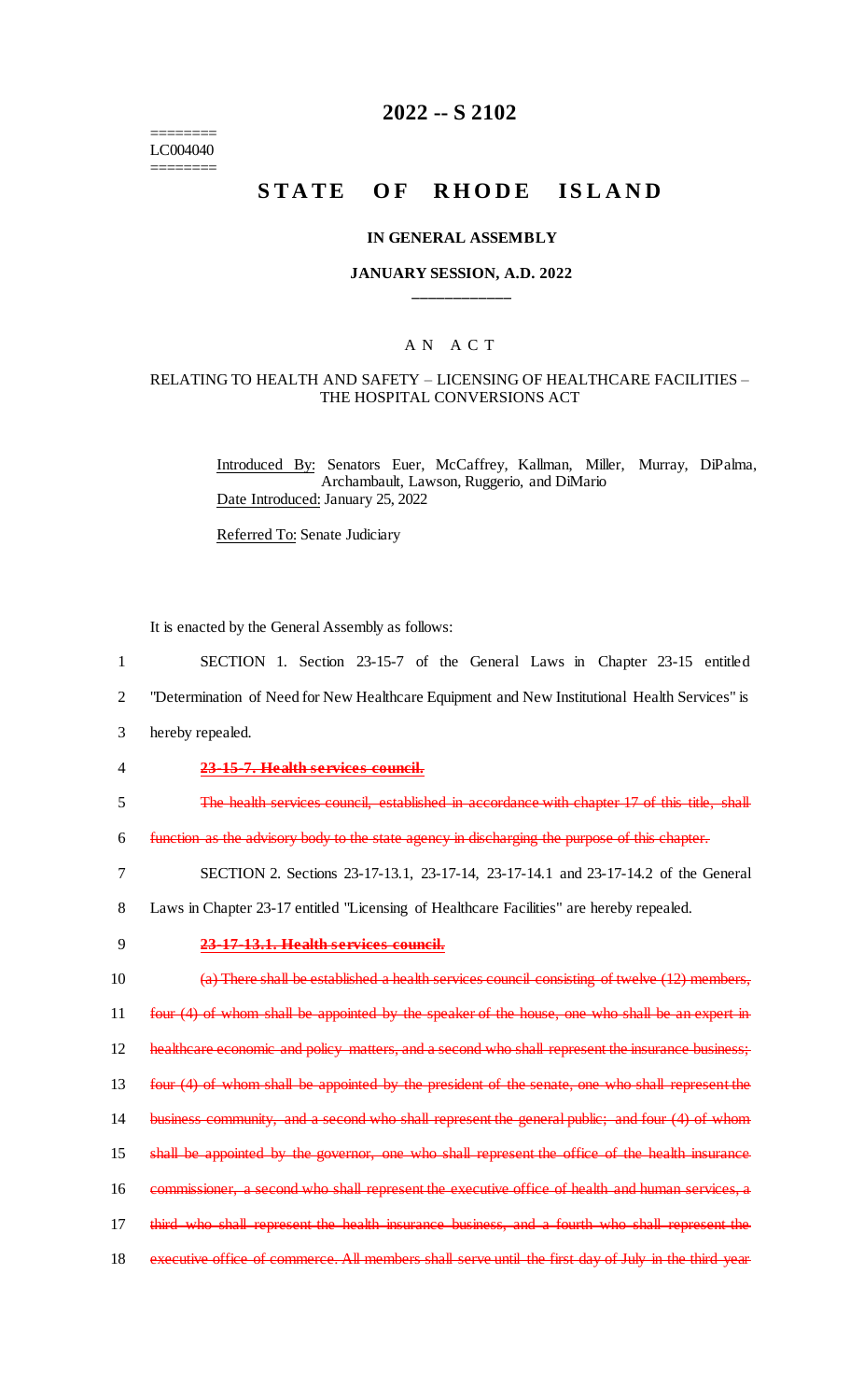| $\mathbf{1}$   | after appointment or until their respective successors are appointed and qualified. Any vacancy of    |
|----------------|-------------------------------------------------------------------------------------------------------|
| $\overline{2}$ | a member appointed that may occur in the council shall be filled by appointment by the respective     |
| 3              | appointing authority for the remainder of the unexpired term. The council may also serve as an        |
| 4              | advisory council as authorized by § 23-16-3.                                                          |
| 5              | (b) A person may not be a member of the health services council if the person is required             |
| 6              | to register as a lobbyist as defined under chapter 139 of title 42.                                   |
| 7              | (e) Notwithstanding any laws, rules, or regulations to the contrary, all recommendations of           |
| 8              | the health services council shall be by a majority vote of its members present at the time the vote   |
| 9              | is taken.                                                                                             |
| 10             | 23-17-14. Functions of health services council.                                                       |
| 11             | The health services council shall have the following responsibilities and duties:                     |
| 12             | (1) To consult and advise with the licensing agency regarding licensing reviews conducted             |
| 13             | under $\S 8$ 23 17 14.3 and 23 17 14.4 and in matters of policy affecting administration of this      |
| 14             | chapter, and in the development of rules, regulations, and standards provided for under this chapter; |
| 15             | (2) To review and make recommendations with respect to rules, regulations, and standards              |
| 16             | authorized under this chapter prior to their promulgation by the licensing agency as specified in     |
| 17             | this section;                                                                                         |
| 18             | (3) To consult and advise with the licensing agency with respect to the administration of             |
| 19             | chapter 15 of this title;                                                                             |
| 20             | $(4)$ When acting as an advisory council authorized by $\S 23$ 16 3, to consult with the director     |
| 21             | of the state department of health in carrying out the purposes of chapter 16 of this title.           |
| 22             | 23-17-14.1. Immunity for council members.                                                             |
| 23             | No member of the health services council while acting in his or her capacity as a council             |
| 24             | member shall be liable for any civil damages as a result of individual or collective actions or       |
| 25             | recommendations as a member of the council.                                                           |
| 26             | 23-17-14.2. Compensation.                                                                             |
| 27             | The chairperson and vice chairperson of the health services council and no other member               |
| 28             | of the council while serving on business of the council shall receive compensation for the discharge  |
| 29             | of their official duties.                                                                             |
| 30             | SECTION 3. Sections 23-17.14-6, 23-17.14-7, 23-17.14-8, 23-17.14-11, 23-17.14-12.1,                   |
| 31             | 23-17.14-14, 23-17.14-17, 23-17.14-18, 23-17.14-28 and 23-17.14-30 of the General Laws in             |
| 32             | Chapter 23-17.14 entitled "The Hospital Conversions Act" are hereby amended to read as follows:       |
| 33             | 23-17.14-6. Initial application -- Conversions involving for-profit corporations or not-              |
| 34             | for-profit as acquirors.                                                                              |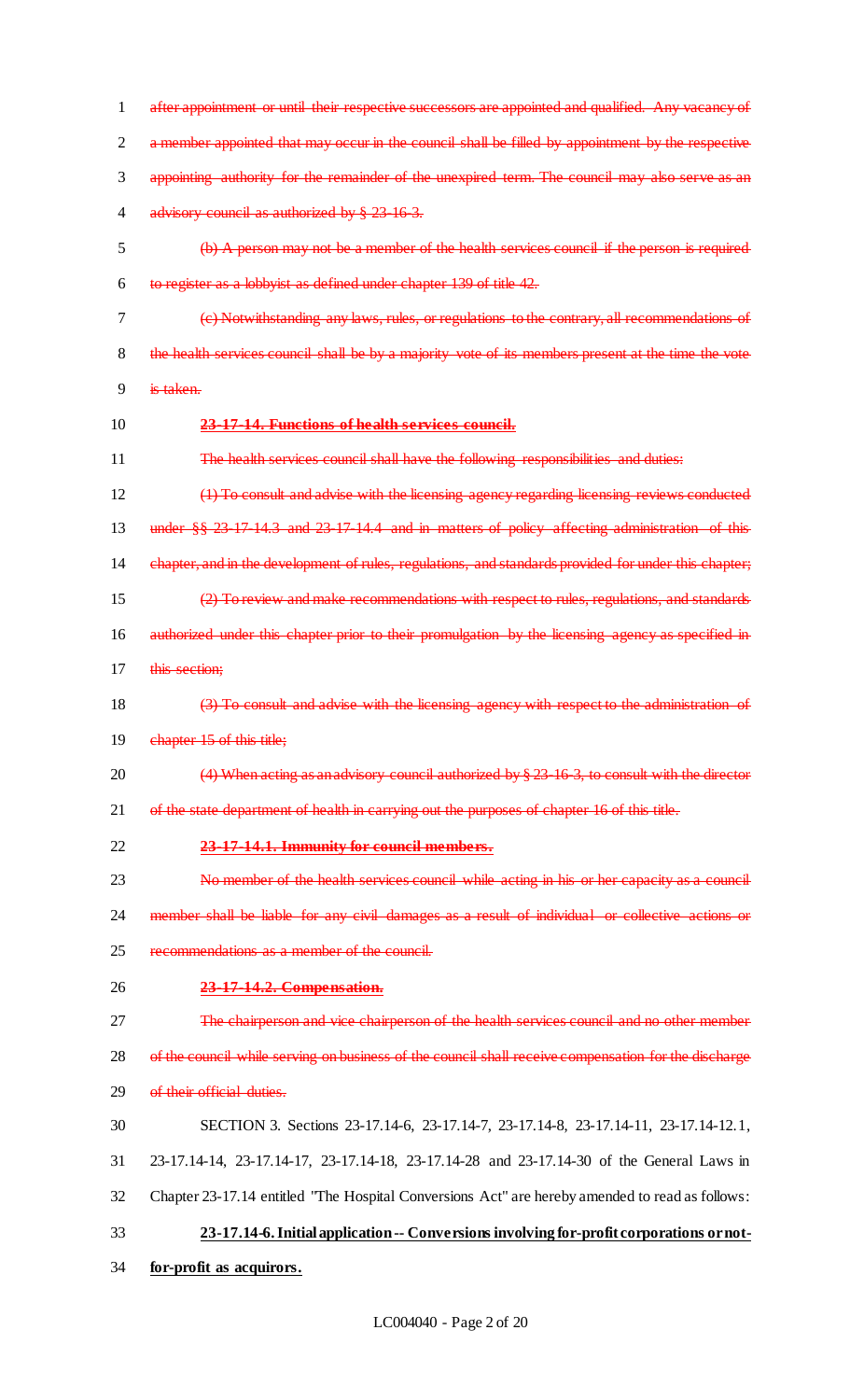(a) No person shall engage in a conversion with a for-profit corporation as the acquiror and a not-for-profit corporation as the acquiree involving the establishment, maintenance, or operation of a hospital or a conversion subject to § 23-17.14-9 without prior approval of both the department of attorney general and the department of health. The review of the two (2) departments shall occur concurrently, and neither department shall delay its review or determination because the other department has not completed its review or issued its determination. The applicant may request that the review by the departments occur concurrently with the review of any relevant federal regulatory authority. The transacting parties shall file an initial application in accordance with subsection (b) of this section that shall, at minimum, include the following information with respect to each transacting party and to the proposed new hospital:

(1) A detailed summary of the proposed conversion;

(2) Names, addresses and phone numbers of the transacting parties;

 (3) Name, address, phone number, occupation, and tenure of all officers, members of the board of directors, trustees, executives, and senior managers, including for each position, current persons and persons holding such position during the past two (2) years;

 (4) A list of all committees, subcommittees, task forces, or similar entities of the board of directors or trustees, including a short description of the purpose of each committee, subcommittee, task force, or similar entity and the name, address, phone number, occupation, and tenure of each member;

 (5) Agenda and minutes of all meetings of the board of directors or trustees and any of its committees, subcommittees, task forces related to the conversion, or similar entities excluding those focused on peer review and confidential medical matters, that occurred within the two (2) year period prior to submission of the application, including, upon the request of the department or attorney general, any meeting packages;

(6) Articles of incorporation and certificate of incorporation;

(7) Bylaws and organizational charts;

 (8) Organizational structure for existing transacting parties and each partner, affiliate, parent, subsidiary or related corporate entity in which the acquiror has a twenty percent (20%) or greater ownership interest;

(9) Conflict of interest statements, policies and procedures;

 (10) Names, addresses and phone numbers of professional consultants engaged in connection with the proposed conversion;

 (11) Copies of audited income statements, balance sheets, other financial statements, and management letters for the past three (3) years and to the extent they have been made public, audited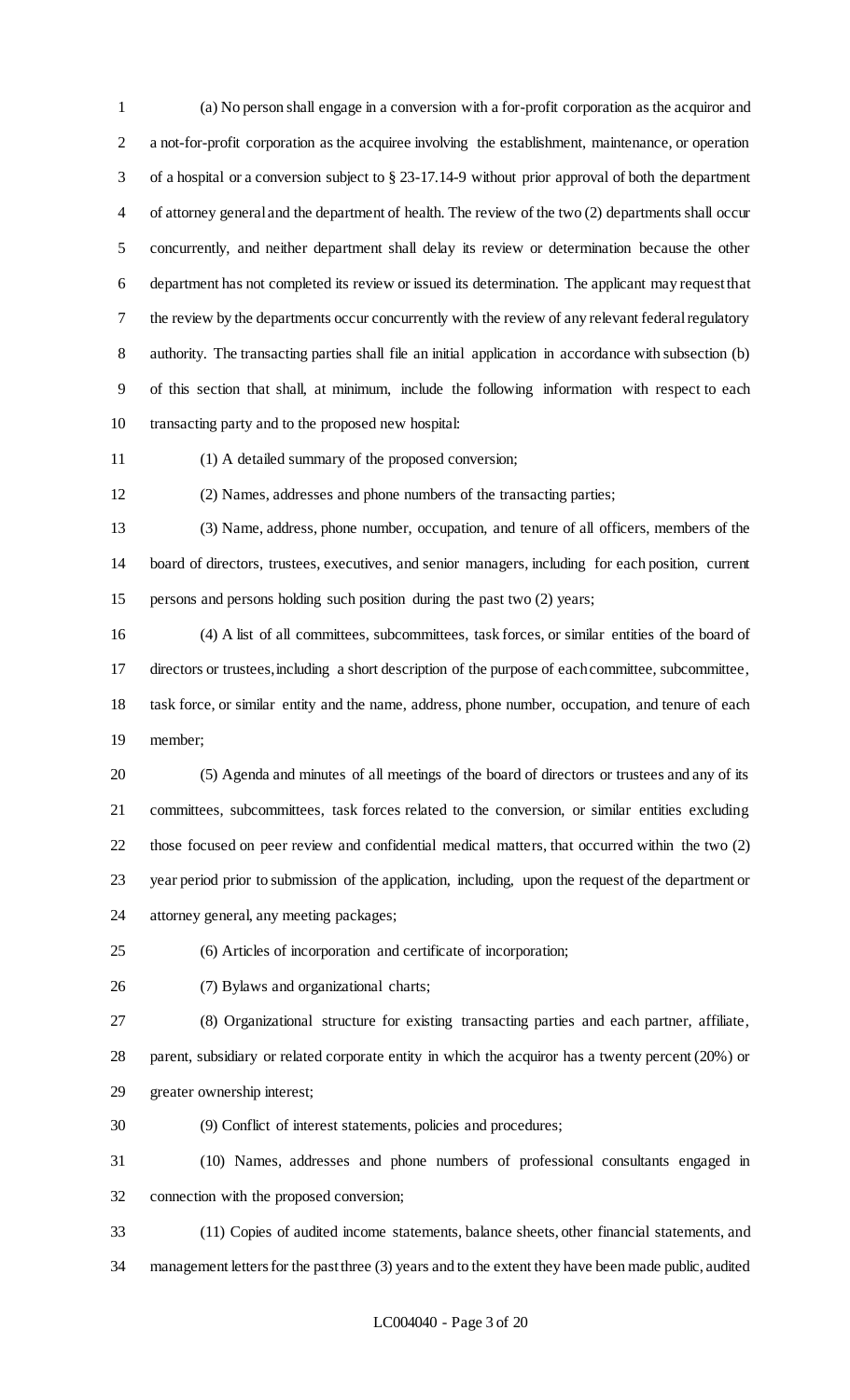interim financial statements and income statements together with detailed description of the financing structure of the proposed conversion including equity contribution, debt restructuring, stock issuance, partnership interests, stock offerings and the like;

 (12) A detailed description of real estate issues including title reports for land owned and lease agreements concerning the proposed conversion;

 (13) A detailed description as each relates to the proposed transaction for equipment leases, insurance, regulatory compliance, tax status, pending litigation or pending regulatory citations, 8 pension current retirement plan descriptions and other employee benefits benefit plan descriptions, as well as any planned changes thereto, environmental reports, assessments and organizational goals;

 (14) Copies of reports analyzing the proposed conversion during the past three (3) years including, but not limited to, reports by appraisers, accountants, investment bankers, actuaries and other experts;

 (15) Copies of any opinions or memoranda addressing the state and federal tax consequences of the proposed conversion prepared for a transacting party by an attorney, accountant, or other expert;

 (16) A description of the manner in which the price was determined including which methods of valuation and what data were used, and the names and addresses of persons preparing the documents, and this information is deemed to be proprietary;

 (17) Patient statistics for the past three (3) years and patient projections for the next one year including patient visits, admissions, emergency room visits, clinical visits, and visits to each department of the hospital, admissions to nursing care or visits by affiliated home healthcare entities;

 (18) The name and mailing address of all licensed facilities in which the for-profit corporation maintains an ownership interest or controlling interest or operating authority;

26 (19) A list of pending or adjudicated citations, violations, deficiencies or charges against the facilities listed in subdivision (a)(18) brought by any governmental agency or accrediting agency, including all documentation and communications to and from the joint commission on 29 accreditation of health care organizations relative thereto within the past  $\frac{1}{2}$  ten (10) years and the status or disposition of each matter with regard to patient care and charitable asset matters; (20) A list of uncompensated care provided over the past three (3) years by each facility listed in subdivision (a)(18) and detail as to how that amount was calculated;

- (21) Copies of all documents related to:
- (i) Identification of all charitable assets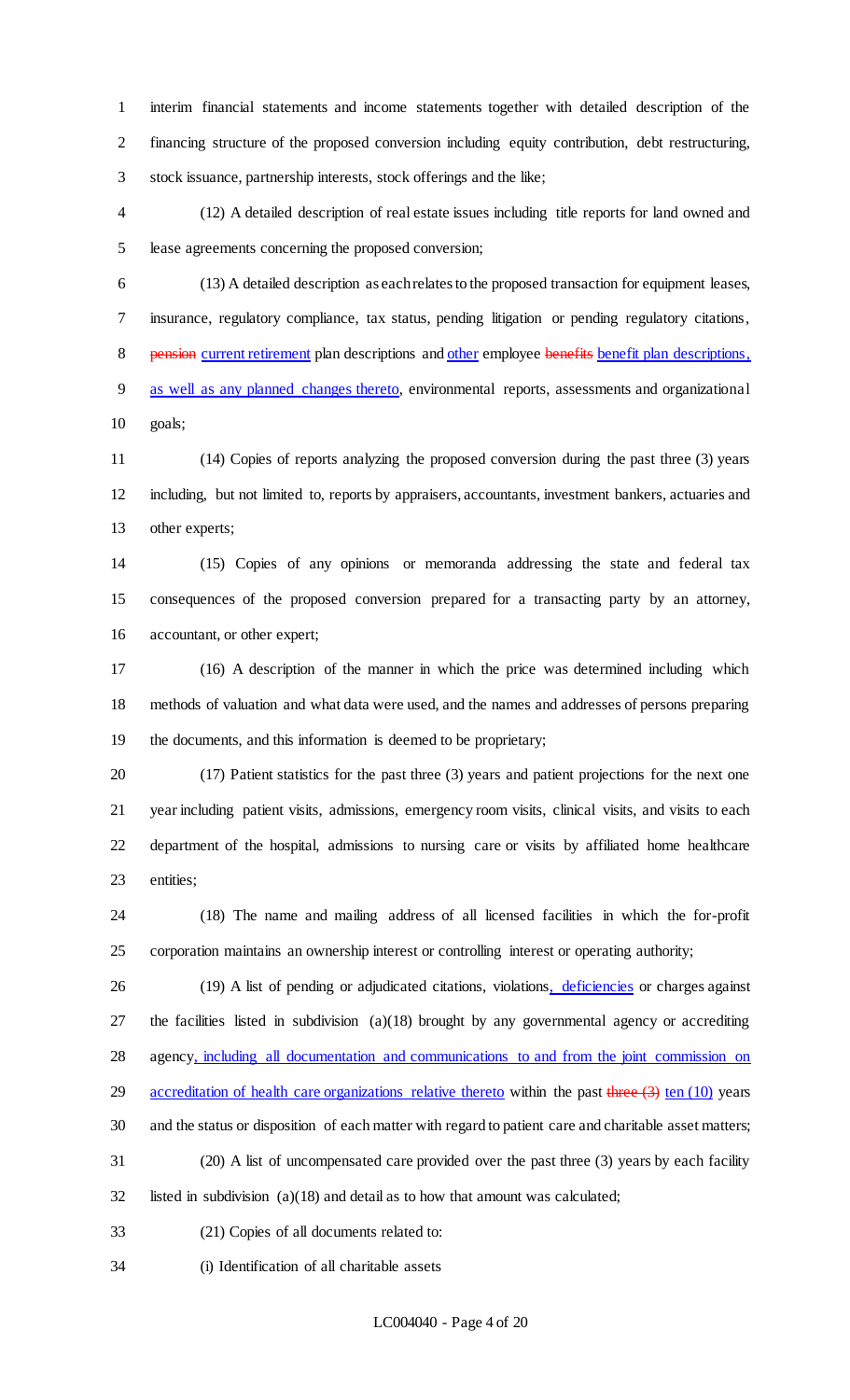(ii) Accounting of all charitable assets for the past three (3) years; and (iii) Distribution of the charitable assets including, but not limited to, endowments, restricted, unrestricted and specific purpose funds as each relates to the proposed transaction; (22) A description of charity care and uncompensated care provided by the existing hospital for the previous three (3) year period to the present including a dollar amount and a description of services provided to patients; (23) A description of bad debt incurred by the existing hospital for the previous three (3) years for which payment was anticipated but not received; (24) A description of the plan as to how the new hospital will provide community benefit and charity care during the first three (3) years of operation; (25) A description of how the new hospital will monitor and value charity care services and community benefit; (26) The names of persons currently holding a position as an officer, director, board member, or senior manager who will or will not maintain any position with the new hospital and whether any said person will receive any salary, severance stock offering or any financial gain, current or deferred, as a result of or in relation to the proposed conversion; (27) Copies of capital and operating budgets or other financial projections for the new hospital during the first three (3) years of operation; 19 (28) Copies of plans relative to staffing during the first  $\frac{\text{three (3) ten (10)}}{\text{ten (10)}}$  years at the new hospital; (29) A list of all medical services, departments and clinical services, and administrative 22 services which will be maintained at the new hospital and the estimated length of time such services 23 shall be maintained; (30) A description of criteria established by the board of directors of the existing hospital for pursuing a proposed conversion with one or more healthcare providers; (31) Copies of reports of any due diligence review performed by each transacting party in relation to the proposed conversion. These reports are to be held by the attorney general and department of health as confidential and not released to the public regardless of any determination made pursuant to § 23-17.14-32 and not withstanding any other provision of the general laws; (32) A description of request for proposals issued by the existing hospital relating to pursuing a proposed conversion; (33) Copies of reports analyzing affiliations, mergers, or other similar transactions

 considered by any of the transacting parties during the past three (3) years, including, but not limited to, reports by appraisers, accountants, investment bankers, actuaries and other experts;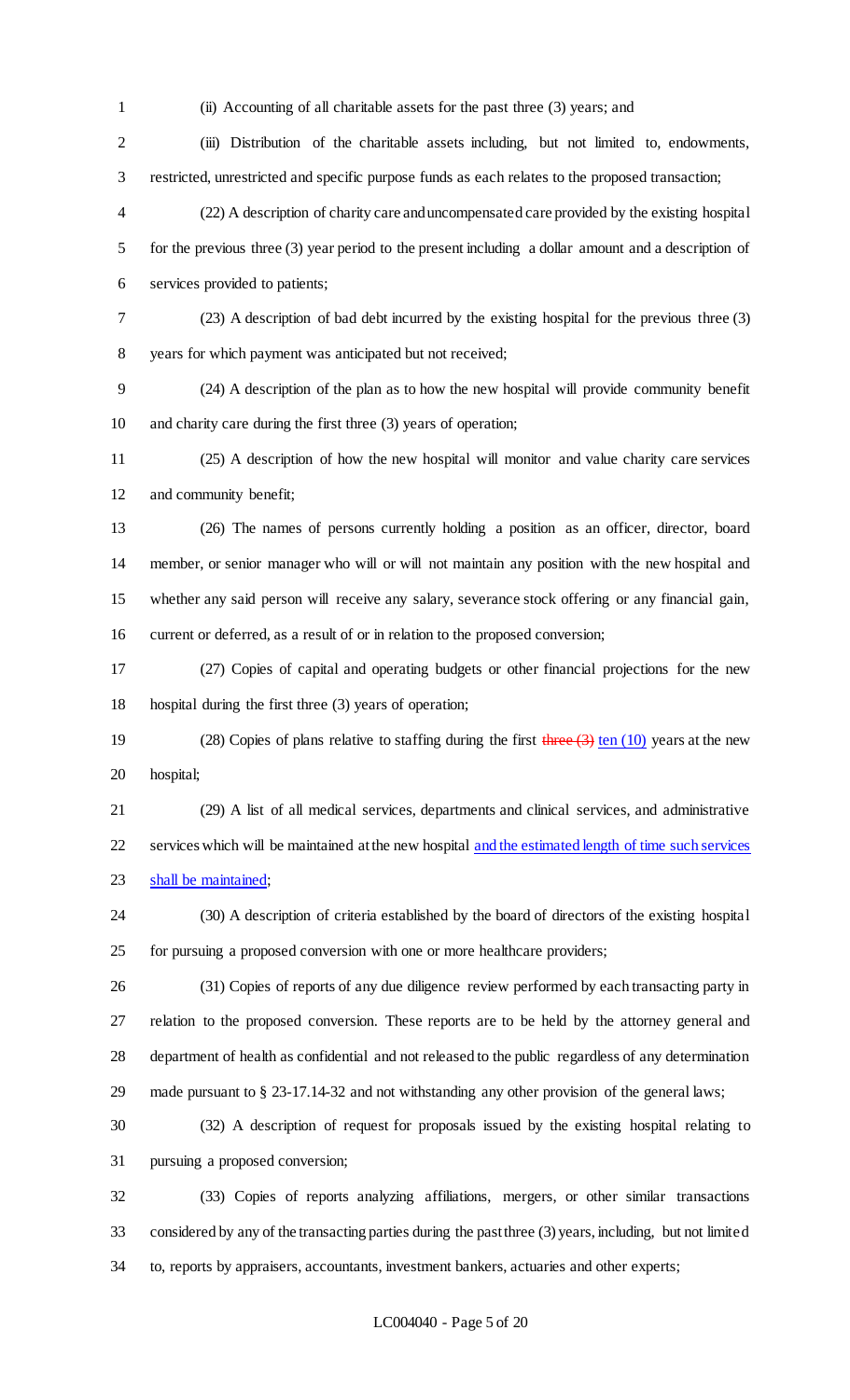(34) A copy of proposed contracts or description of proposed contracts or arrangements with senior managers, board members, officers, or directors of the existing hospital for severance consulting services or covenants not to compete following completion of the proposed conversion; (35) A copy or description of all agreements or proposed agreements reflecting any current 5 and/or future employment or compensated relationship between the acquiror (or any related entity) and any officer, director, board member, or senior manager of the acquiree (or any related entity); (36) A copy or description of all agreements executed or anticipated to be executed by any of the transacting parties in connection with the proposed conversion;

 (37) Copies of documents or description of any proposed plan for any entity to be created for charitable assets, including but not limited to, endowments, restricted, unrestricted and specific purpose funds, the proposed articles of incorporation, bylaws, mission statement, program agenda, method of appointment of board members, qualifications of board members, duties of board members, and conflict of interest policies;

 (38) Description and detailed justification of all departments, clinical, social, or other services or medical services that will be eliminated or significantly reduced at the new hospital and a transition plan ensuring existing patients' continued access to such services moving forward and continued employment for those who lose their jobs;

 (39) Description of staffing levels of all categories of employees, including full-time, part- time, and contract employees currently working at or providing services to the existing hospital and description of any anticipated or proposed changes in current staffing levels;

 (40) Copies of current conflict of interest forms from all incumbent or recently incumbent officers, members of the boards of directors or trustees and senior managers, including the medical directors, of the transacting parties on a form acceptable to the attorney general; "incumbent or recently incumbent" means those individuals holding the position at the time the application is submitted and any individual who held a similar position within one year prior to the application's acceptance;

 (41) If the acquiror is a for profit corporation that has acquired a not for profit hospital under the provisions of this chapter, the application shall also include a complete statement of performance during the preceding one year with regard to the terms and conditions of approval of conversion and each projection, plan, or description submitted as part of the application for any conversion completed under an application submitted pursuant to this section and made a part of an approval for the conversion pursuant to § 23-17.14-7, 23-17.14-8 or 23-14.14-19;

 (42) Copies of IRS Form 990 for any transacting party required by federal law to file such a form for each of the three (3) years prior to the submission of the application.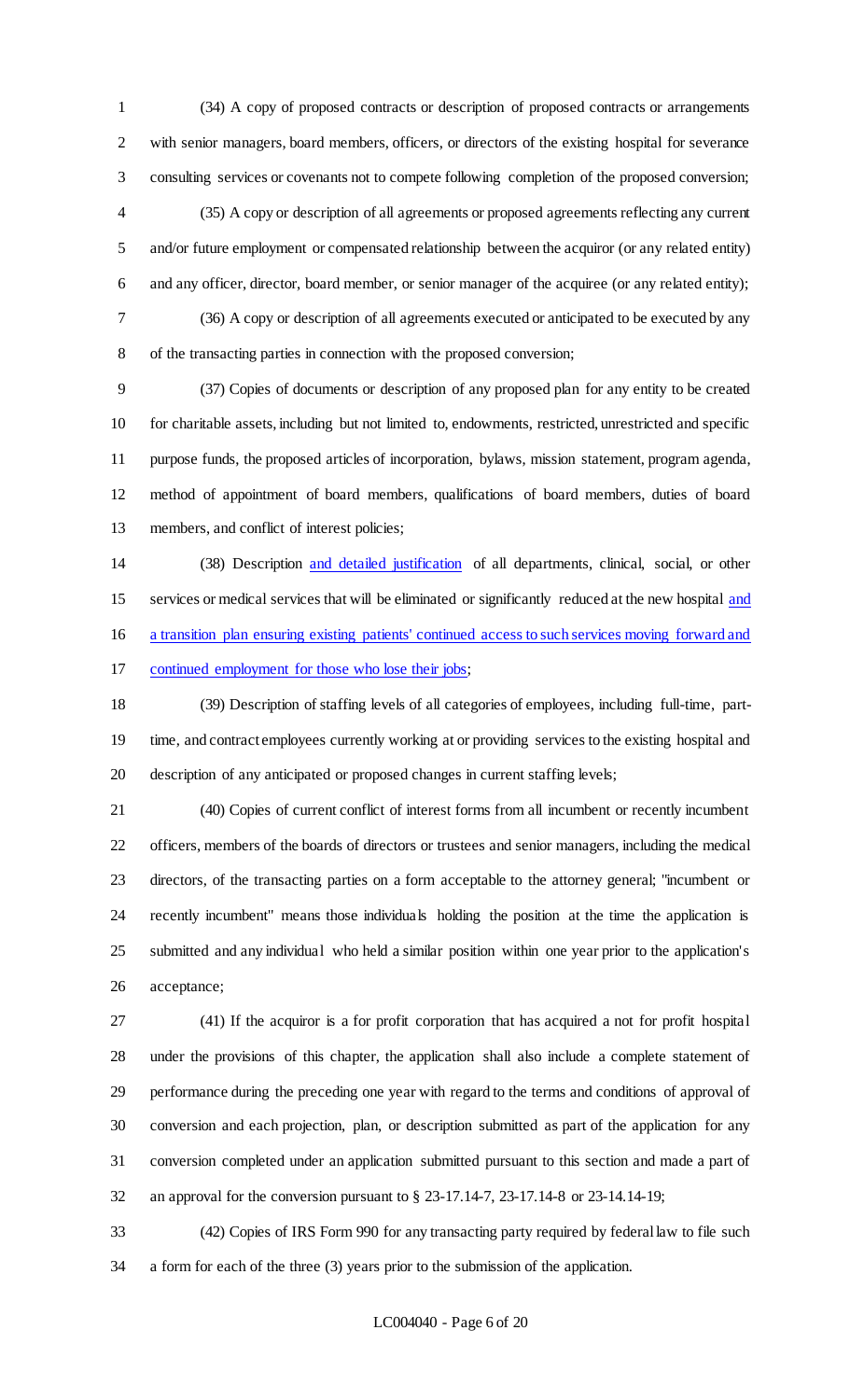(b) Two (2) copies of the initial application shall be provided to each of the department of health and department of the attorney general simultaneously by United States mail, certified, return receipt requested. Filings may be submitted electronically if acceptable to the department of health and/or attorney general.

 (c) Except for information determined by the attorney general in accordance with § 23- 17.14-32 to be confidential and/or proprietary, or otherwise required by law to be maintained as confidential, the initial application and supporting documentation shall be considered public records and shall be available for inspection upon request.

 **23-17.14-7. Review process of the department of attorney general and the department of health and review criteria by department of attorney general.**

 (a) The department of attorney general shall review all conversions involving a hospital in which one or more of the transacting parties involves a for-profit corporation as the acquiror and a not-for-profit corporation as the acquiree.

 (b) In reviewing proposed conversions in accordance with this section and § 23-17.14-10, the department of attorney general and department of health shall adhere to the following process: (1) Within thirty (30) days after receipt of an initial application, the department of attorney general and department of health shall jointly advise the applicant, in writing, whether the application is complete, and, if not, shall specify all additional information the applicant is required to provide;

 (2) The applicant will submit the additional information within thirty (30) working days. If the additional information is submitted within the thirty-day (30) period, the department of attorney general and department of health will have ten (10) working days within which to determine acceptability of the additional information. If the additional information is not submitted by the applicant within the thirty-day (30) period or if either agency determines the additional information submitted by the applicant is insufficient, the application will be rejected without prejudice to the applicant's right to resubmit, the rejection to be accompanied by a detailed written explanation of the reasons for rejection. If the department of attorney general and department of health determine the additional information to be as requested, the applicant will be notified, in writing, of the date of acceptance of the application;

 (3) Within thirty (30) working days after acceptance of the initial application, the department of attorney general shall render its determination on confidentiality pursuant to § 23- 17.14-32 and the department of attorney general and department of health shall publish notice of the application in a newspaper of general circulation in the state and shall notify by United States mail any person who has requested notice of the filing of the application. The notice shall: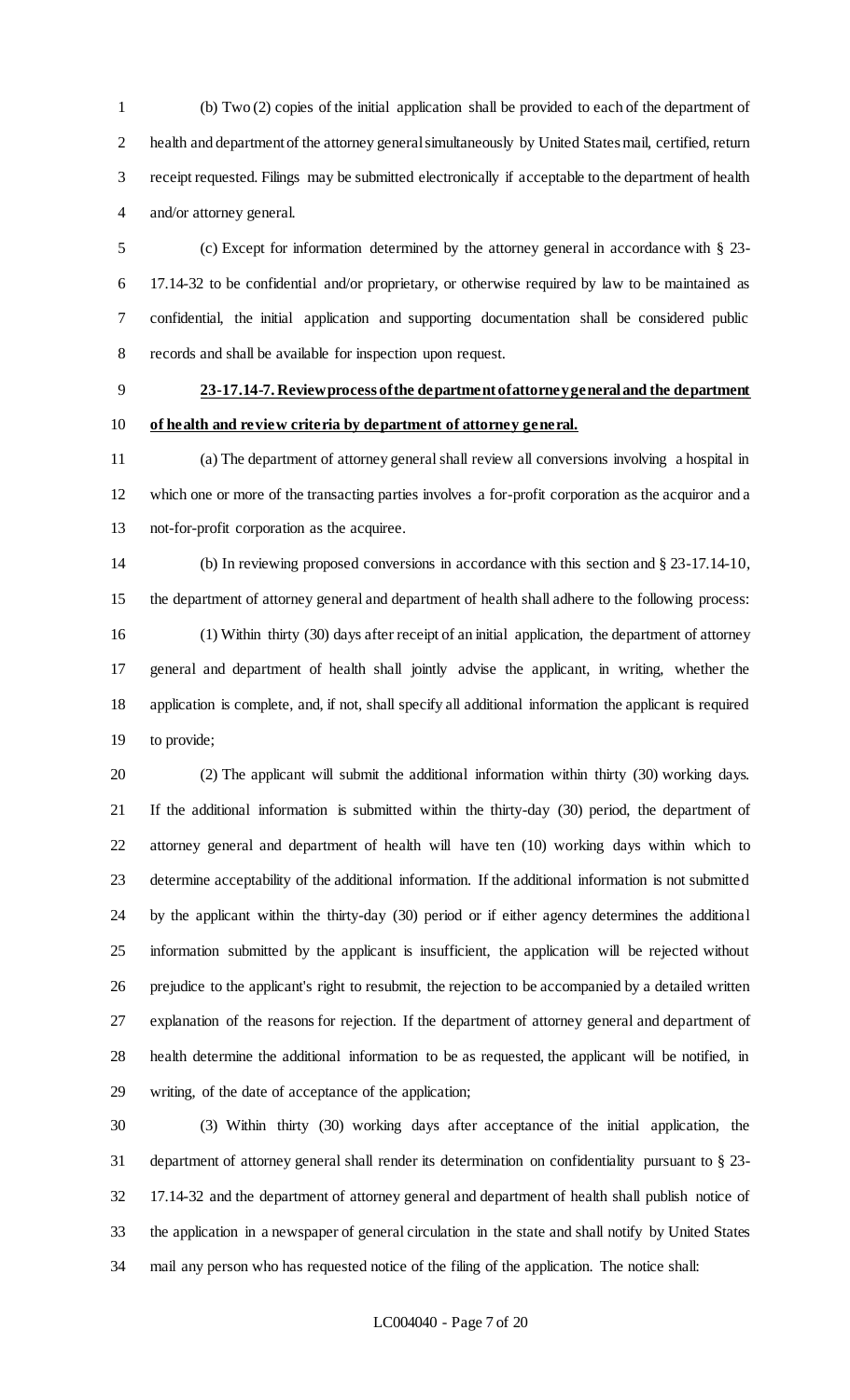- (i) State that an initial application has been received and accepted for review;
- 

2 (ii) State the names of the transacting parties;

- (iii) State the date by which a person may submit written comments to the department of attorney general or department of health; and
- (iv) Provide notice of the date, time, and place of informational meeting open to the public which shall be conducted within sixty (60) days of the date of the notice;
- (4) The department of attorney general and department of health shall each approve,
- approve with conditions directly related to the proposed conversion, or disapprove the application within one hundred twenty (120) days of the date of acceptance of the application.
- (c) In reviewing an application pursuant to subsection (a) of this section, the department of the attorney general shall consider the following criteria:
- (1) Whether the proposed conversion will harm the public's interest in trust property given, devised, or bequeathed to the existing hospital for charitable, educational, or religious purposes located or administered in this state;
- (2) Whether a trustee or trustees of any charitable trust located or administered in this state will be deemed to have exercised reasonable care, diligence, and prudence in performing as a fiduciary in connection with the proposed conversion;
- (3) Whether the board established appropriate criteria in deciding to pursue a conversion in relation to carrying out its mission and purposes;
- (4) Whether the board formulated and issued appropriate requests for proposals in pursuing a conversion;
- (5) Whether the board considered the proposed conversion as the only alternative or as the best alternative in carrying out its mission and purposes;
- (6) Whether any conflict of interest exists concerning the proposed conversion relative to members of the board, officers, directors, senior management, experts, or consultants engaged in connection with the proposed conversion including, but not limited to, attorneys, accountants, investment bankers, actuaries, healthcare experts, or industry analysts;
- (7) Whether individuals described in subsection (c)(6) of this section were provided with contracts or consulting agreements or arrangements that included pecuniary rewards based in whole, or in part on the contingency of the completion of the conversion;
	- (8) Whether the board exercised due care in engaging consultants with the appropriate level of independence, education, and experience in similar conversions;
	- (9) Whether the board exercised due care in accepting assumptions and conclusions provided by consultants engaged to assist in the proposed conversion;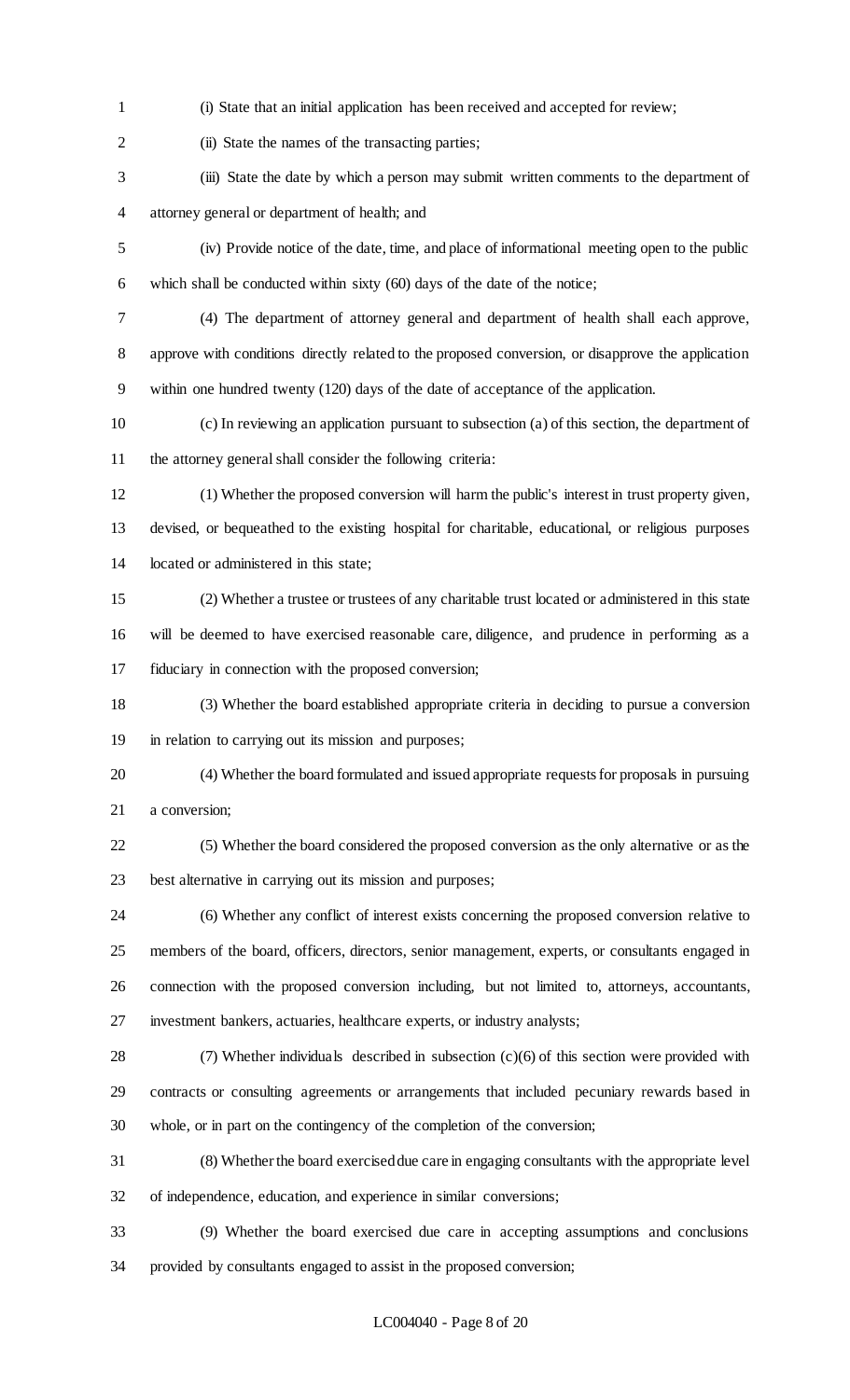(10) Whether the board exercised due care in assigning a value to the existing hospital and its charitable assets in proceeding to negotiate the proposed conversion;

 (11) Whether the board exposed an inappropriate amount of assets by accepting in exchange for the proposed conversion future or contingent value based upon success of the new hospital;

 (12) Whether officers, directors, board members, or senior management will receive future contracts in existing, new, or affiliated hospital or foundations;

(13) Whether any members of the board will retain any authority in the new hospital;

 (14) Whether the board accepted fair consideration and value for any management contracts made part of the proposed conversion;

 (15) Whether individual officers, directors, board members, or senior management engaged legal counsel to consider their individual rights or duties in acting in their capacity as a fiduciary in connection with the proposed conversion;

 (16) Whether the proposed conversion results in an abandonment of the original purposes of the existing hospital or whether a resulting entity will depart from the traditional purposes and mission of the existing hospital such that a cy pres proceeding would be necessary;

 (17) Whether the proposed conversion contemplates the appropriate and reasonable fair market value;

 (18) Whether the proposed conversion was based upon appropriate valuation methods including, but not limited to, market approach, third-party report, or fairness opinion;

(19) Whether the conversion is proper under the Rhode Island Nonprofit Corporation Act;

(20) Whether the conversion is proper under applicable state tax code provisions;

(21) Whether the proposed conversion jeopardizes the tax status of the existing hospital;

 (22) Whether the individuals who represented the existing hospital in negotiations avoided conflicts of interest;

 (23) Whether officers, board members, directors, or senior management deliberately acted 27 or failed to act in a manner that impacted negatively on the value or purchase price or employee terms or conditions of employment;

 (24) Whether the formula used in determining the value of the existing hospital was appropriate and reasonable which may include, but not be limited to, factors such as: the multiple factor applied to the "EBITDA" -- earnings before interest, taxes, depreciation, and amortization; the time period of the evaluation; price/earnings multiples; the projected efficiency differences between the existing hospital and the new hospital; and the historic value of any tax exemptions granted to the existing hospital;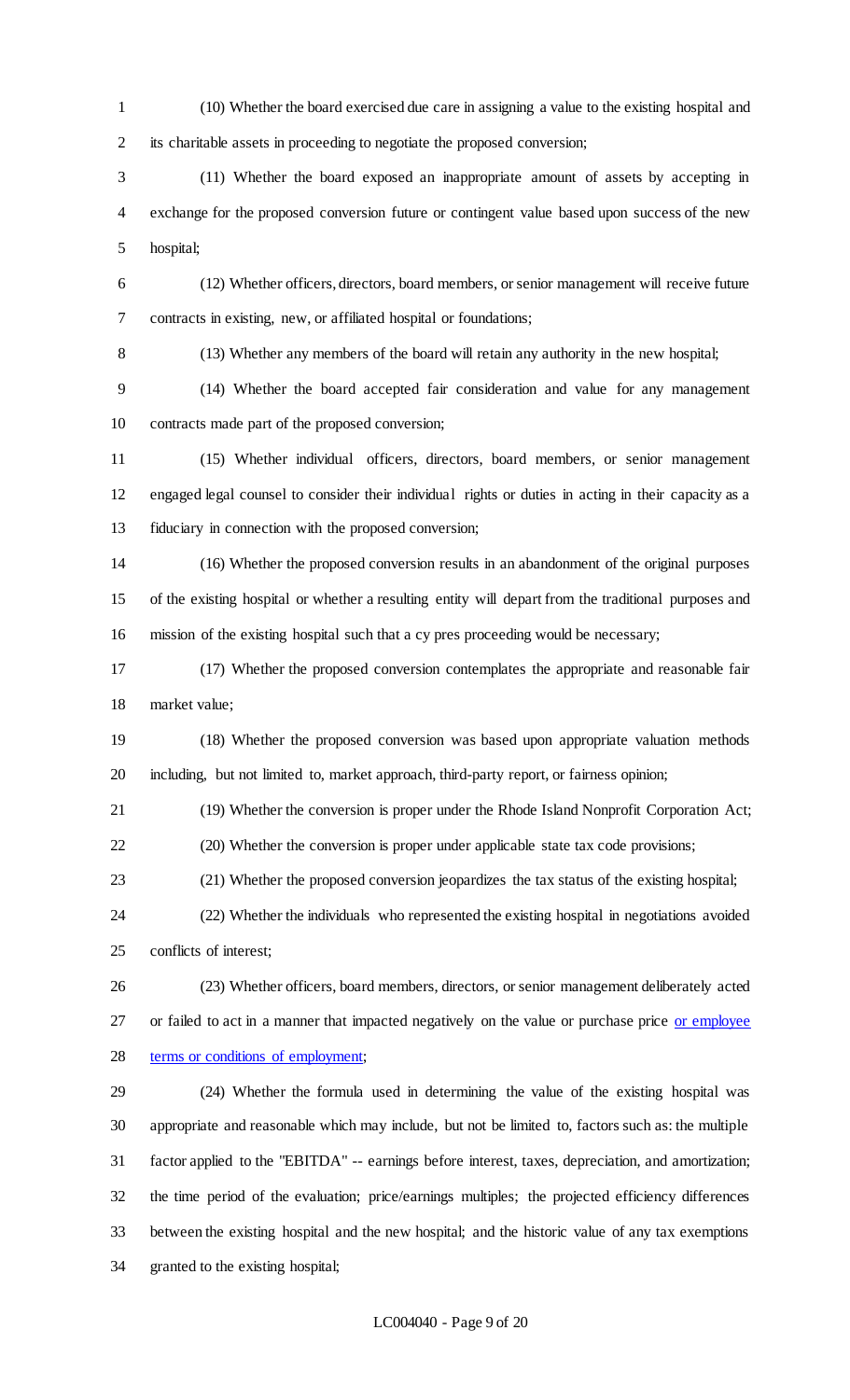(25) Whether the proposed conversion appropriately provides for the disposition of proceeds of the conversion that may include, but not be limited to: (i) Whether an existing entity or a new entity will receive the proceeds; (ii) Whether appropriate tax status implications of the entity receiving the proceeds have been considered; (iii) Whether the mission statement and program agenda will be or should be closely related with the purposes of the mission of the existing hospital; (iv) Whether any conflicts of interest arise in the proposed handling of the conversion's proceeds; (v) Whether the bylaws and articles of incorporation have been prepared for the new entity; (vi) Whether the board of any new or continuing entity will be independent from the new hospital; (vii) Whether the method for selecting board members, staff, and consultants is appropriate; (viii) Whether the board will comprise an appropriate number of individuals with experience in pertinent areas such as foundations, health care, business, labor, community programs, financial management, legal, accounting, grant making, and public members representing diverse ethnic populations and the interests of the affected community; and (ix) Whether the size of the board and proposed length of board terms are sufficient; (26) Whether the transacting parties are in compliance with the Charitable Trust Act, chapter 9 of title 18; (27) Whether a right of first refusal to repurchase the assets has been retained; (28) Whether the character, commitment, competence, and standing in the community, or 24 any other communities served by the transacting parties, are satisfactory. Failure to fully disclose, or intentional obfuscation, misrepresentation, omission or withholding of relevant information from 26 state regulators, or failure to otherwise cooperate with state regulators during the regulatory review process, shall disqualify the applicant(s) from consideration, resulting in the summary rejection of the application under review. Such rejection shall act as a bar against the submission of future applications for a period of five (5) years; (29) Whether a control premium is an appropriate component of the proposed conversion; (30) Whether the value of assets factored in the conversion is based on past performance or future potential performance; and (31) Whether the proposed conversion is proper under chapter 36 of title 6 ("Rhode Island Antitrust Act").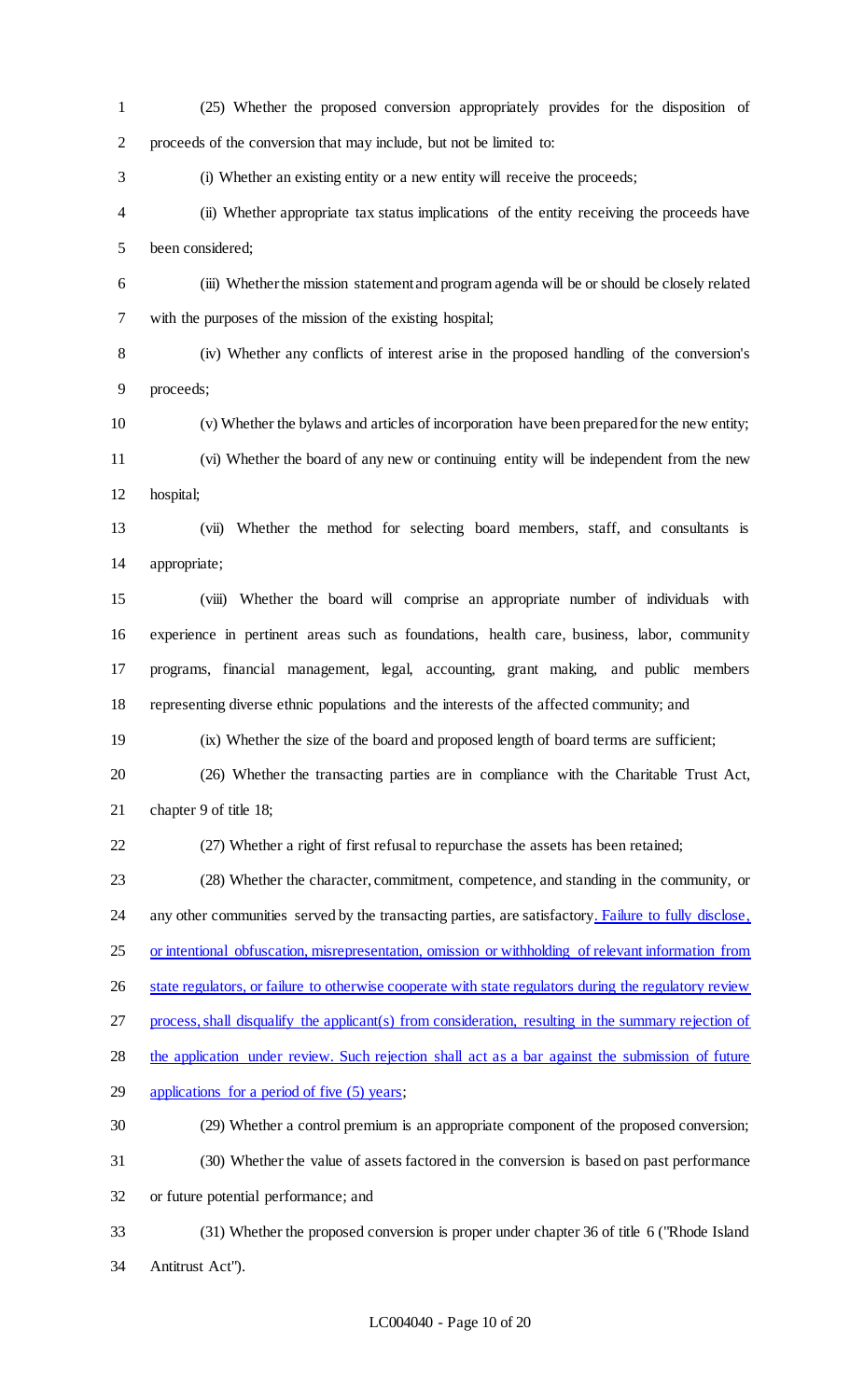**23-17.14-8. Review process and review criteria by department of health for** 

**conversions involving for-profit corporation as acquiror.**

 (a) The department shall review all proposed conversions involving a hospital in which one or more of the transacting parties involves a for-profit corporation as the acquiror and a not-for-profit corporation as the acquiree.

 (b) In reviewing an application for a conversion involving hospitals in which one or more of the transacting parties is a for-profit corporation as the acquiror the department shall consider the following criteria:

 (1) Whether the character, commitment, competence, and standing in the community, or 10 any other communities served by the proposed transacting parties, are satisfactory. Failure to fully disclose, or intentional obfuscation, misrepresentation, omission or withholding of relevant information from state regulators, or failure to otherwise cooperate with state regulators during the regulatory review process, shall disqualify the applicant(s) from consideration, resulting in the summary rejection of the application under review. Such rejection shall act as a bar against the submission of future applications for a period of five (5) years;

 (2) Whether sufficient safeguards are included to assure the affected community continued access to affordable care;

 (3) Whether the transacting parties have provided clear and convincing evidence that the new hospital will provide health care and appropriate access with respect to traditionally underserved populations in the affected community;

 (4) Whether procedures or safeguards are assured to insure that ownership interests will not be used as incentives for hospital employees or physicians to refer patients to the hospital;

 (5) Whether the transacting parties have made a commitment to assure the continuation of 24 collective bargaining rights, if applicable, the continuation of current employee retirement, medical, dental and paid time off benefits, the continuation of current employee wages and hours 26 of work, and retention of the workforce;

 (6) Whether the transacting parties have appropriately accounted for employment needs at the facility and addressed workforce retraining needed as a consequence of any proposed restructuring;

 (7) Whether the conversion demonstrates that the public interest will be served considering the essential medical services needed to provide safe and adequate treatment, appropriate access and balanced health care delivery to the residents of the state; and

 (8) Whether the acquiror has demonstrated that it has satisfactorily met the terms and conditions of approval for any previous conversion pursuant to an application submitted under §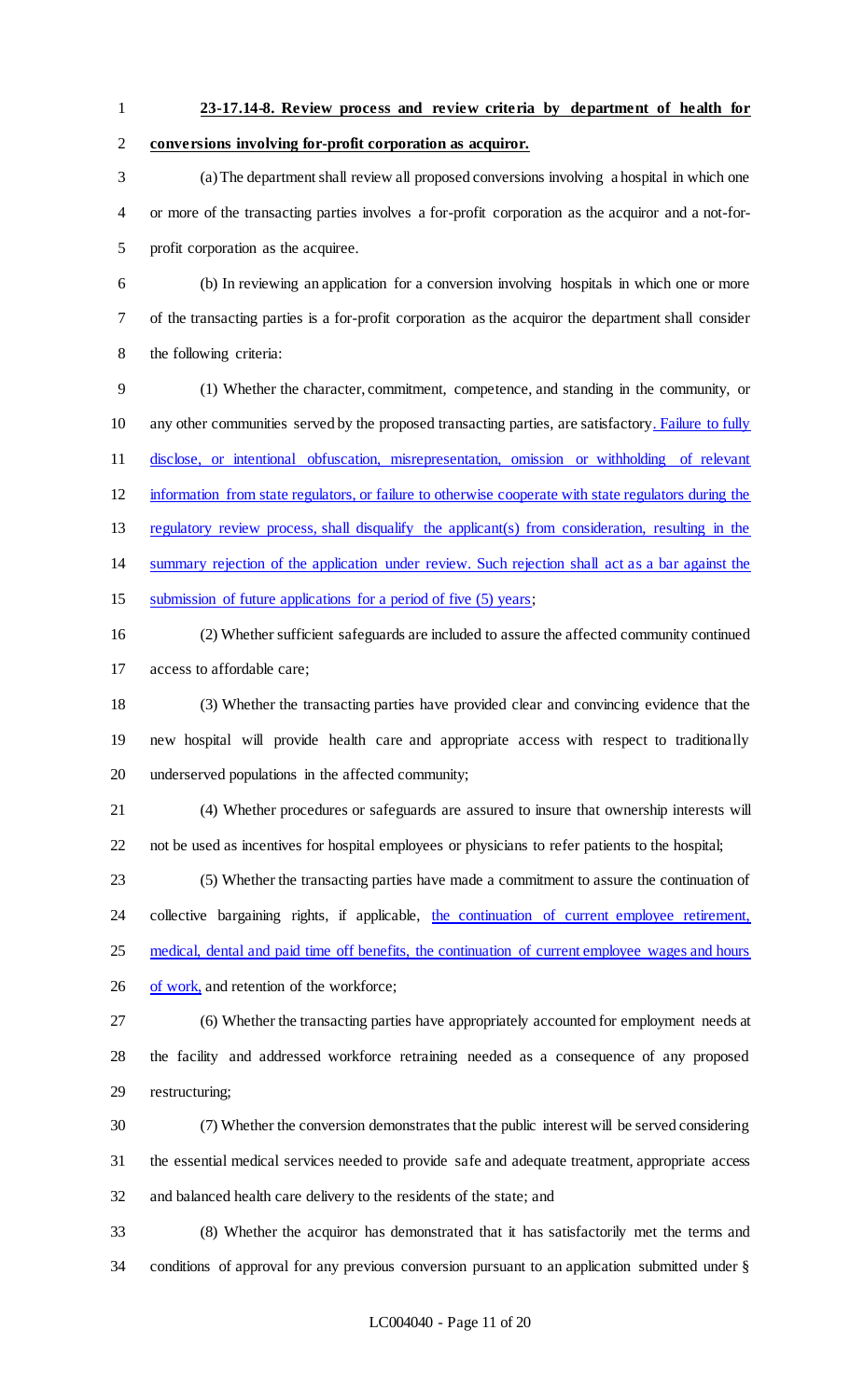# **23-17.14-11. Criteria for the department of health -- Conversions limited to not-for- profit corporations.** In reviewing an application of a conversion involving a hospital in which the transacting parties are limited to not-for-profit corporations, the department shall consider the following criteria: (1) Whether the character, commitment, competence, and standing in the community, or 8 any other communities served by the proposed transacting parties are satisfactory. Failure to fully disclose, or intentional obfuscation, misrepresentation, omission or withholding of relevant information from state regulators, or failure to otherwise cooperate with state regulators during the regulatory review process, shall disqualify the applicant(s) from consideration, resulting in the summary rejection of the application under review. Such rejection shall act as a bar against the 13 submission of future applications for a period of five (5) years; (2) Whether sufficient safeguards are included to assure the affected community continued access to affordable care; 16 (3) Whether the transacting parties have provided satisfactory clear and convincing evidence that the new hospital will provide health care and appropriate access with respect to traditionally underserved populations in the affected community; (4) Whether procedures or safeguards are assured to insure that ownership interests will not be used as incentives for hospital employees or physicians to refer patients to the hospital; (5) Whether the transacting parties have made a commitment to assure the continuation of 22 collective bargaining rights, if applicable, the continuation of current employee retirement, 23 medical, dental and paid time off benefits, the continuation of current employee wages and hours of work, and retention of the workforce; (6) Whether the transacting parties have appropriately accounted for employment needs at the facility and addressed workforce retraining needed as a consequence of any proposed restructuring; (7) Whether the conversion demonstrates that the public interest will be served considering the essential medical services needed to provide safe and adequate treatment, appropriate access and balanced healthcare delivery to the residents of the state. **23-17.14-12.1. Expedited review for unaffiliated community hospitals or not-for- profit hospitals. Expedited review for unaffiliated community hospitals.** (a) Notwithstanding §§ 23-17.14-6(a) and 23-17.14-10 of this chapter, if a proposed

conversion involves: (1) Two (2) or more hospitals that are not in common control with another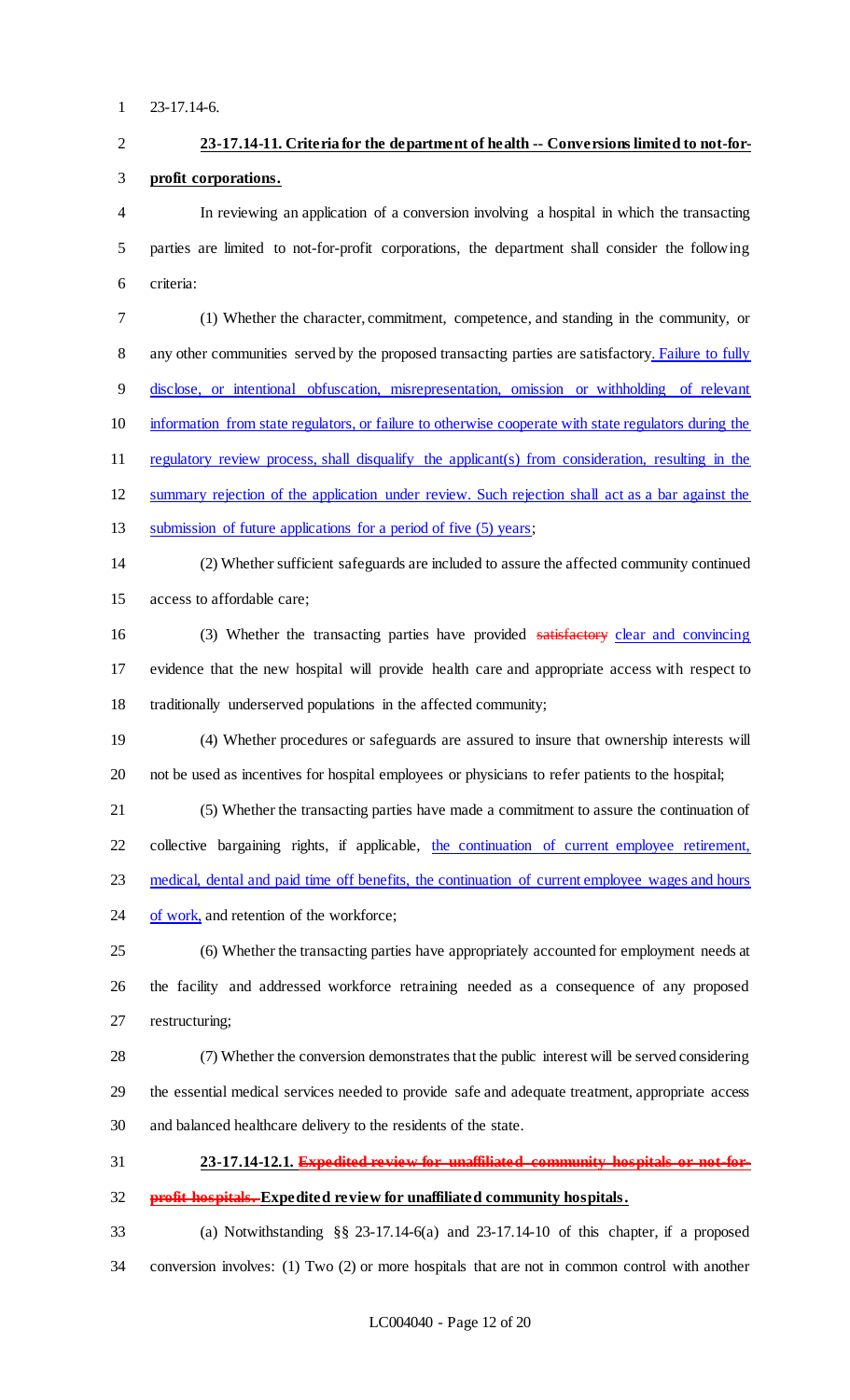hospital; or (2) One hospital not under common control with another hospital and a hospital system parent corporation; or (3) Two (2) affiliated hospitals the conversion of which was previously approved in accordance with this chapter and another hospital or hospital system parent 4 corporation, or (4) One or more hospital(s) that are determined to be distressed as under subsection (a)(2) of this section, including hospitals that are part of a not-for-profit hospital system parent corporation, as acquiree, such conversion will be reviewed under an expedited review process conducted solely by the department of health (without derogation of the authority of the attorney general in accordance with § 23-17.14-21), only if the acquiree and acquiror are both nonprofit corporations exempt from taxation under section 501(a) of the United States Internal Revenue Service Code as organizations described in section 501(c)(3) of such code, or any successor provisions, and:

 (1) The acquiree and acquiror are both nonprofit corporations that have directly or 13 indirectly continuously operated at least one licensed hospital either in Rhode Island or in another 14 jurisdiction either on its own or it is part of a healthcare system that has operated for at least the 15 preceding three (3) years for at least the preceding three (3) years; and

- 16 (2) The acquiree operates one or more a distressed Rhode Island hospitals hospital facing 17 significant financial hardship that may impair its or their ability to continue to operate effectively 18 without the proposed conversion and have has been determined to be distressed by the director of 19 health based upon whether the **hospital**(s) hospital meets one or more of the following criteria:
- (i) Operating loss for the two (2) most recently completed fiscal years;
- 21 (ii) Less than fifty (50) days cash-on-hand;
- 22 (iii) Current asset to liability ratio of less than one point five (1.5);
- (iv) Long-term debt to capitalization greater than seventy-five percent (75%);
- (v) Inpatient occupancy rate of less than fifty percent (50%);
- (vi) Would be classified as below investment grade by a major rating agency.
- (b) The transacting parties shall file an initial application pursuant to this section that shall
- 27 include the following the same information as required pursuant to  $\S 23-17.14-6$  with respect to
- 28 each transacting party and the proposed conversion and to include:
- (1) A detailed summary of the proposed conversion;
- (2) Charter, articles of incorporation, or certificate of incorporation for the transacting parties and their affiliated hospitals, including amendments thereto;
- (3) Bylaws and organizational charts for the transacting parties and their affiliated hospitals;
- 

(4) Organizational structure for the transacting parties and each partner, affiliate, parent,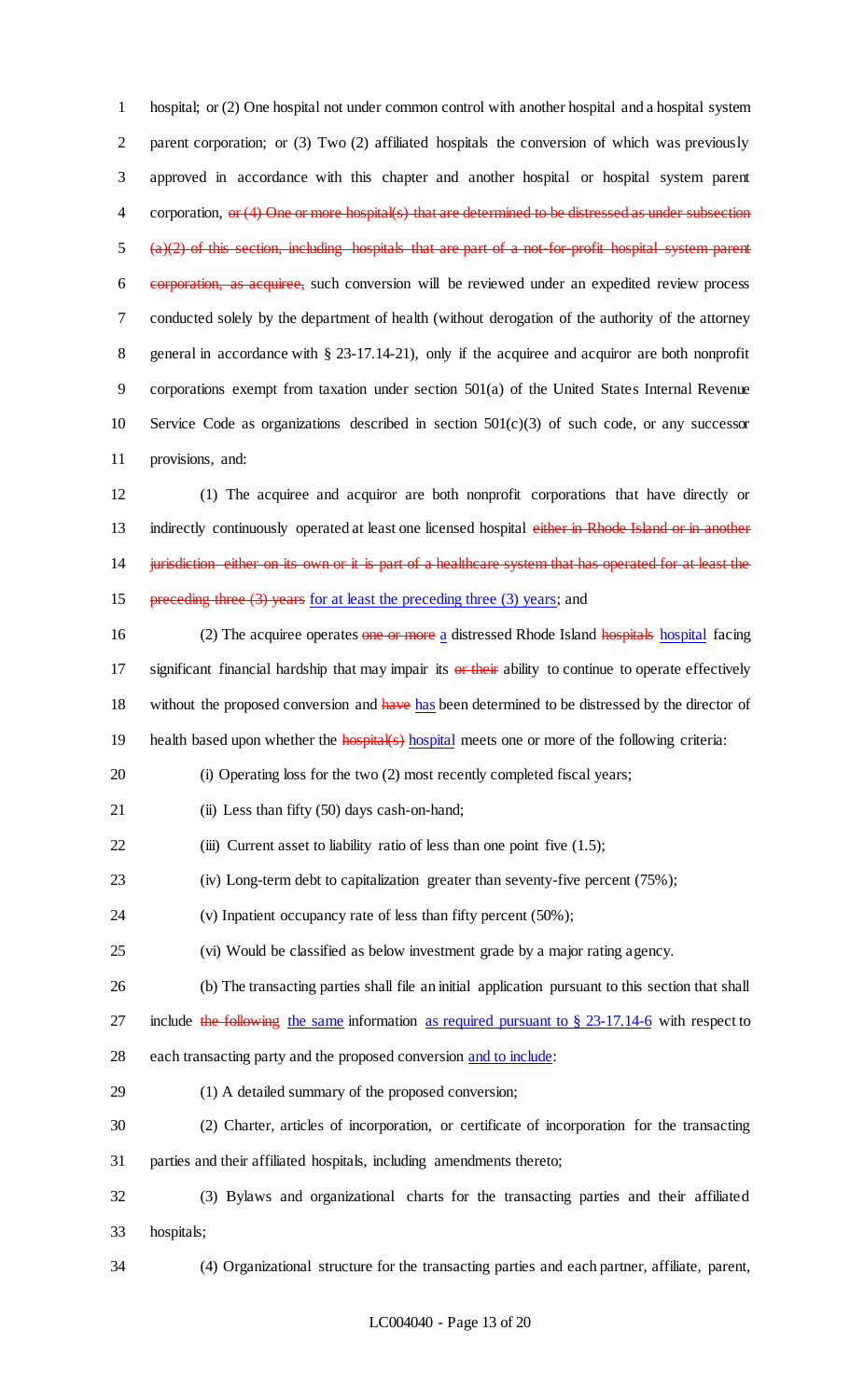subsidiary, or related legal entity in which either transacting party has a twenty percent (20%) or greater ownership interest or control;

 (5) All documents, reports, meeting minutes, and presentations relevant to the transacting parties' board of directors' decision to propose the conversion;

(6) Conflict of interest policies and procedures;

 (7) Copies of audited income statements, balance sheets, and other financial statements for the past three (3) years for the transacting parties and their affiliated hospitals where appropriate and to the extent they have been made public, audited interim financial statements and income statements together with detailed descriptions of the financing structure of the proposed conversion including equity contribution, debt restructuring, stock issuance, and partnership interests;

 (8) Copies of reports analyzing the proposed conversion during the past three (3) years including, but not limited to, reports by appraisers, accountants, investment bankers, actuaries and other experts;

 (9) Copies of current conflict of interest forms from all incumbent or recently incumbent officers, members of the board of directors or trustees and senior managers of the transacting parties; "incumbent or recently incumbent" means those individuals holding the position at the time the application is submitted and any individual who held a similar position within one year prior to the application's acceptance;

 (10) Copies of all documents related to: (i) Identification of all current charitable assets; (ii) Accounting of all charitable assets for the past three (3) years; and (iii) Distribution of charitable assets for the past three (3) years including, but not limited to, endowments, restricted, unrestricted, and specific purpose funds as each relates to the proposed conversion;

 (11) A description of the plan as to how the affiliated hospitals will provide consolidated healthcare services during the first three (3) years following the conversion;

 (12) Copies of plans for all hospital departments and services that will be eliminated or significantly reduced during the first three (3) years following the conversion; and

 (13) Copies of plans relative to staffing levels for all categories of employees during the first three (3) years following the conversion.

 (c) In reviewing an application under an expedited review process, the department shall consider the criteria in § 23-17.14-11.

 (d) Within twenty (20) working days of receipt by the department of an application satisfying the requirements of subsection (b) above, the department will notify and afford the public an opportunity to comment on the application.

(e) The decision of the department shall be rendered within ninety (90) days of acceptance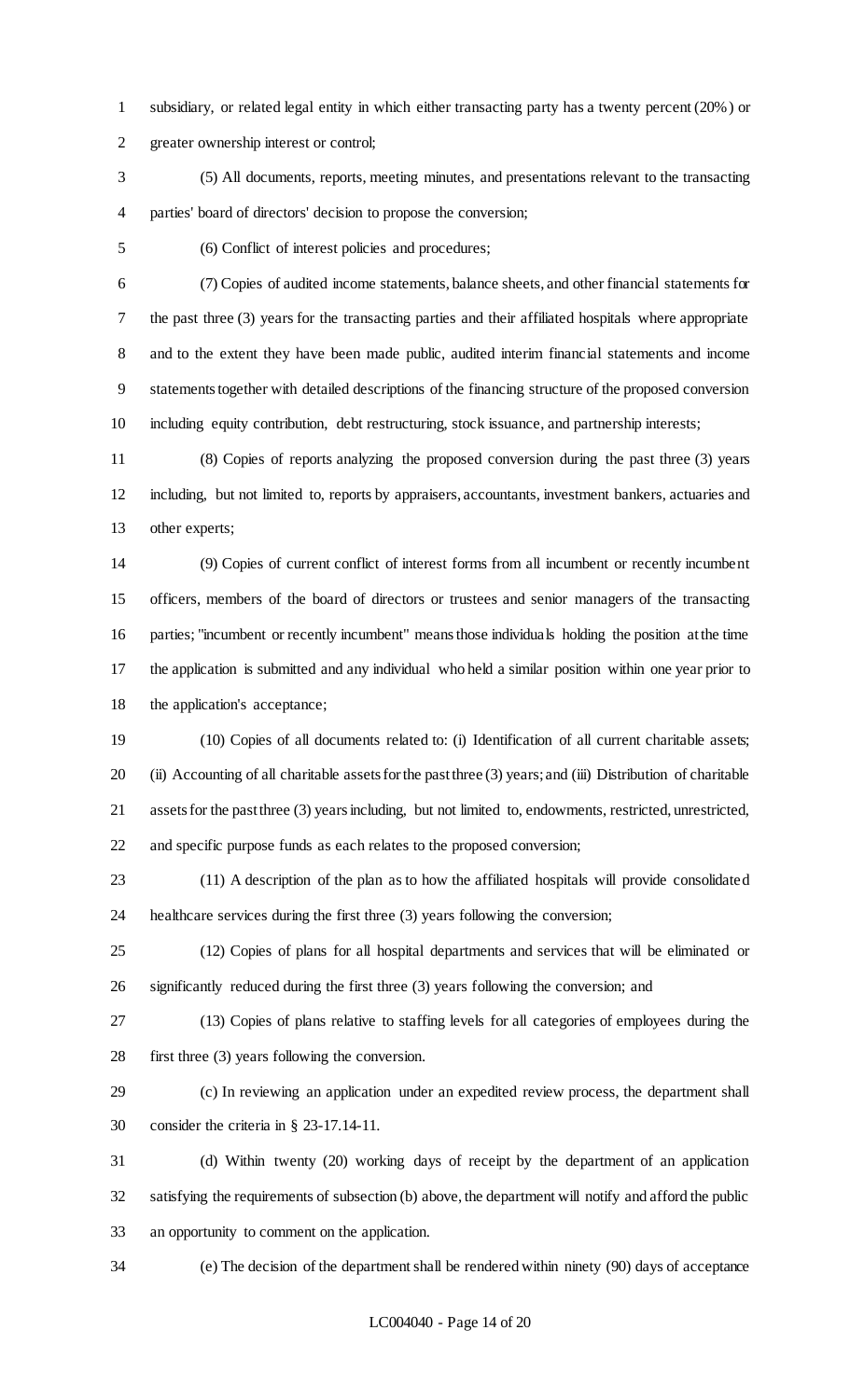of the application under this section.

 (f) Costs payable by the transacting parties under § 23-17.14-13 in connection with an expedited review by the department under this section shall not exceed twenty-five thousand dollars (\$25,000) per one hundred million dollars (\$100,000,000) of total net patient service revenue of the acquiree and acquiror in the most recent fiscal year for which audited financial statements are available.

 (g) Following a conversion, the new hospital shall provide on or before March 1 of each calendar year a report in a form acceptable to the director containing all updated financial information required to be disclosed pursuant to subsection (b)(7) of this section.

 (h) If an expedited review is performed by the department pursuant to this section, the 11 department of attorney general shall perform a review of the proposed transaction pursuant to § 23-12 17.14-10(b) and the criteria for conversions limited to not-for-profits as it deems necessary, including, at a minimum, its impact upon the charitable assets of the transacting parties. The attorney general's review shall be done concurrently with the department of health review and shall not extend the length of the review process. For this review, the department of attorney general shall be entitled to costs in accordance with § 23-17.14-13 and subsection (f) of this section.

**23-17.14-14. Investigations -- Notice to attend -- Court order to appear -- Contempt.**

 (a) The director or the attorney general shall conduct investigations in discharging the duties required under this chapter. For purposes of this investigation, the director or the attorney general may require any person, agent, trustee, fiduciary, consultant, institution, association, or corporation directly related to the proposed conversion to appear at any time and place that the director or the attorney general shall designate, then and there under oath and conducted with a stenographic record to produce for the use of the director and/or the attorney general any and all documents and any other information relating directly to the proposed conversion that the director or the attorney general may require, including, but not limited to, interviews, testimony, or statements.

 (b) Whenever the director or the attorney general may require the attendance of any person as provided in subsection (a), the director and/or the attorney general shall issue a notice setting the time and place when the attendance is required and shall cause the notice to be delivered or sent by registered or certified mail to the person at least fourteen (14) days before the date fixed in the notice for the attendance.

 (c) If any person receiving notice pursuant to this provision neglects to attend or remain in attendance so long as may be necessary for the purposes that the notice was issued, or refuses to produce information requested, any justice of the superior court for the county within which the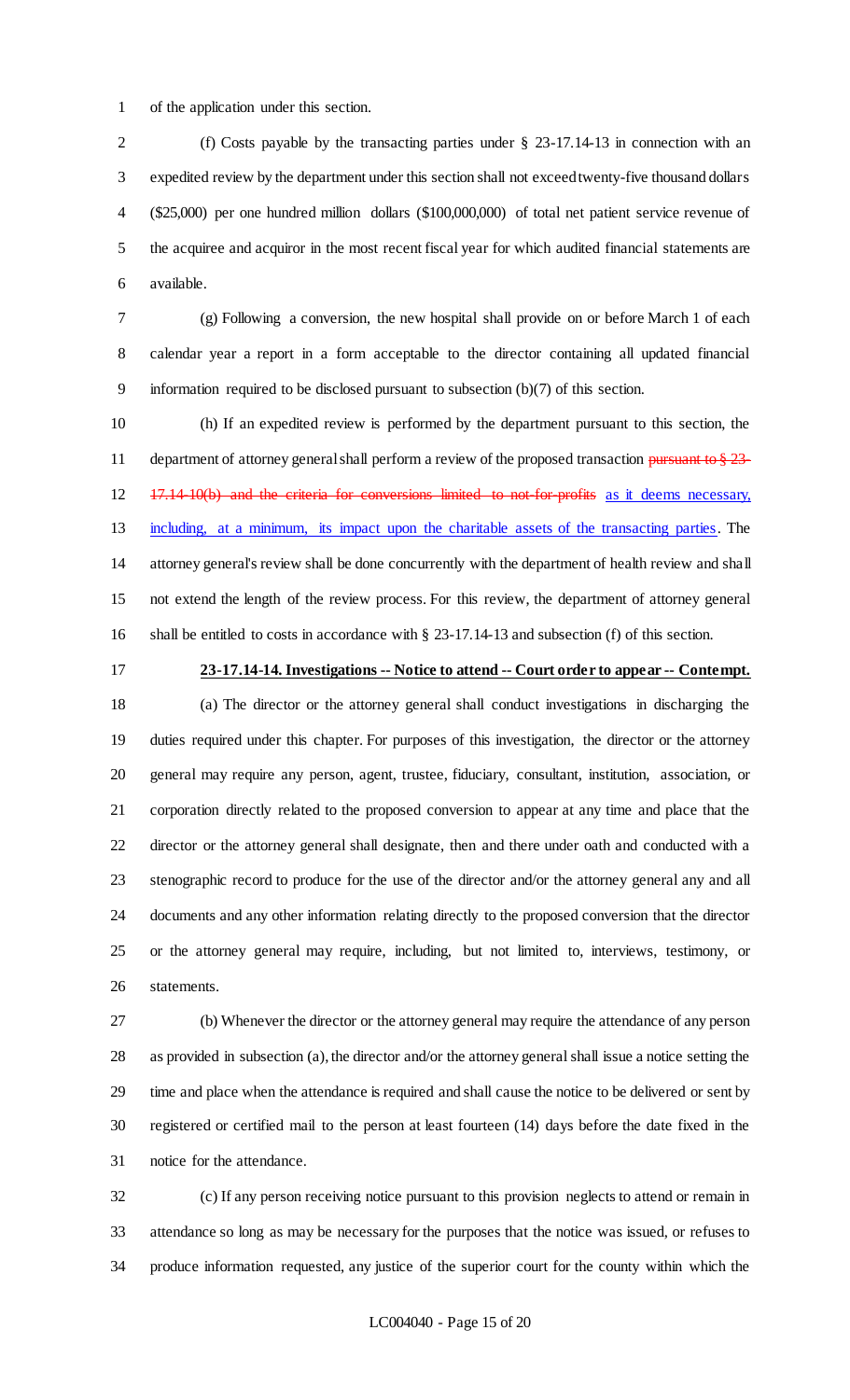inquiry is carried on or within which the person resides or transacts business, upon application by the director, the attorney general, or any transacting party shall have jurisdiction to hear and consider on an expedited basis the request, and if appropriate and relevant to the consideration of proposed conversion, may issue to the person an order requiring the person to appear before the director or the attorney general there to produce for the use of the director or the attorney general evidence in accordance with the terms of the order of the court, and any failure to obey the order of the superior court may be punished by the court as contempt of court.

 (d) In the event the applicant(s) fails to comply with any aspect of the review process, or fails to comply with the conditions attached to a prior conversion, the application(s) shall be

summarily rejected.

## **23-17.14-17. Perjury.**

 Any person who is found to have testified falsely under oath before the legislature, the department of health, or the attorney general pursuant to this chapter shall be subject to prosecution for perjury and be subject to the penalties set forth in § 23-17.14-30, and the application shall be summarily rejected with the applicant being barred from participating in a hospital conversion for 16 five  $(5)$  years.

## **23-17.14-18. Prior approval -- Closings or significant reduction of medical services.**

 (a) No hospital emergency department or primary care services which existed for at least one year and which significantly serve uninsured or underinsured individuals shall be eliminated or significantly reduced without the prior approval of the director and the prior approval of the 21 department of attorney general, in accordance with this section.

 (b) Prior to the elimination or significant reduction of an emergency department or primary care services which existed for at least one year and which significantly serve uninsured or 24 underinsured individuals, the hospital shall provide a written plan to the director which and to the 25 department of attorney general. The plan shall explain in full detail the rationale for the proposed 26 elimination or reduction, and further describe the impact of the proposal on:

(1) Access to healthcare services for traditionally underserved populations;

(2) The delivery of healthcare services on the affected community; and

 (3) Other licensed hospitals or healthcare providers in the affected community or in the state.

 (c) Notwithstanding any other provision in the general laws, the director and the 32 department of attorney general shall have the sole authority to review all plans submitted under this 33 section. and the The director and the department of attorney general shall each issue a decision 34 within ninety (90) days or the request shall be deemed approved; provided, however, that if the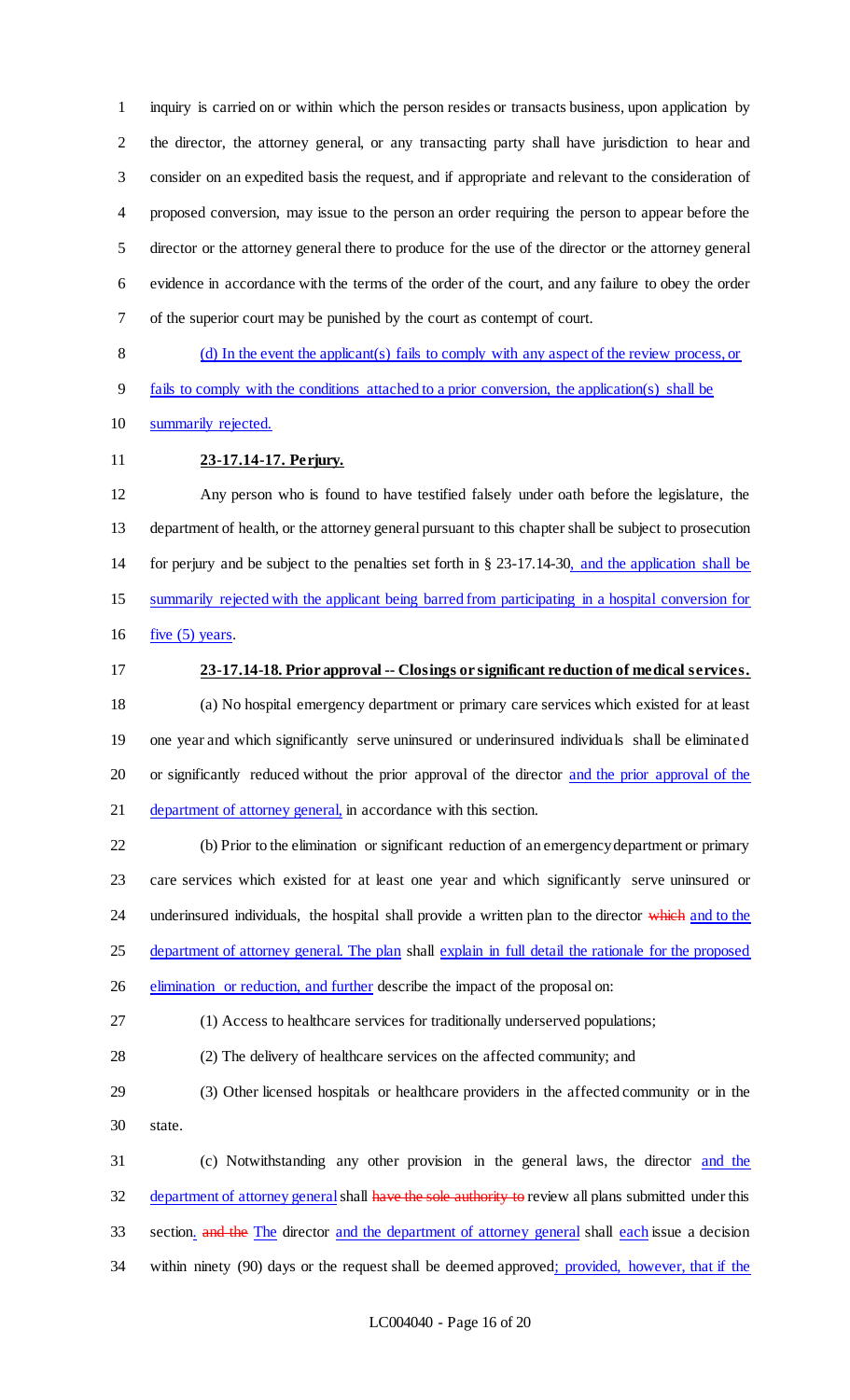director or attorney general determine that the request requires additional review, each is authorize d

2 to extend their respective deadline by an additional thirty (30) days. The director and the department

3 of attorney general shall may if deemed appropriate, issue public notice and allow a written comment period within sixty (60) days of receipt of the proposal.

(d) Any approval under this section shall be subject to any conditions as determined by the

 director and the department of attorney general, provided those conditions relate to the purpose of this chapter.

## **23-17.14-28. Concurrent approval -- License.**

 (a) The director may consider the requirement of this chapter and the requirements of §§ 23-17-1 -- 23-17-45 together upon completion of the initial application. The director may approve, approve with conditions, or disapprove one or both requests filed pursuant to this chapter, including expedited review under § 23-17.14-12.1, and §§ 23-17-1 -- 23-17-45. The approvals of the director required by this chapter shall be subject to chapter 35 of title 42. For any conversion subject to this chapter, the director may combine any hearings required by this chapter with any hearings on similar or related matters required by §§ 23-17-1 -- 23-17-45 and shall consider issues of market share especially as they affect quality, access, and affordability of services.

 (b) Any approval of a conversion involving a for-profit corporation as an acquiror shall be subject to any conditions as determined by the director of health, provided those conditions relate to the purpose of this chapter. The conditions may include, but not be limited to, the conditions contained in this subsection. In the event the director determines that one or more of the conditions contained in this subsection are not appropriate or desirable in a particular conversion, the director shall include the rationale for not including the condition(s) in any approval.

 (1) Maintain a governing body for each converted hospital whose membership shall include uncompensated, independent individuals who reside in Rhode Island;

 (2) Make a financially reasonable contribution to support the state's coordinated health planning process;

 (3) Adhere to reasonable restrictions on financial incentives to patient or health plan enrollees to receive hospital services outside of the state of Rhode Island;

 (4) Keep the new hospital open and operational for a reasonable minimum period of time; (5) Make a reasonable minimum investment to support primary care in the Rhode Island communities served by the new hospital;

 (6) Not enter into any contract or other service or purchasing arrangements with an affiliated legal entity except for contracts or arrangements to provide services or products that are reasonably necessary to accomplish the healthcare purposes of the relevant hospital and for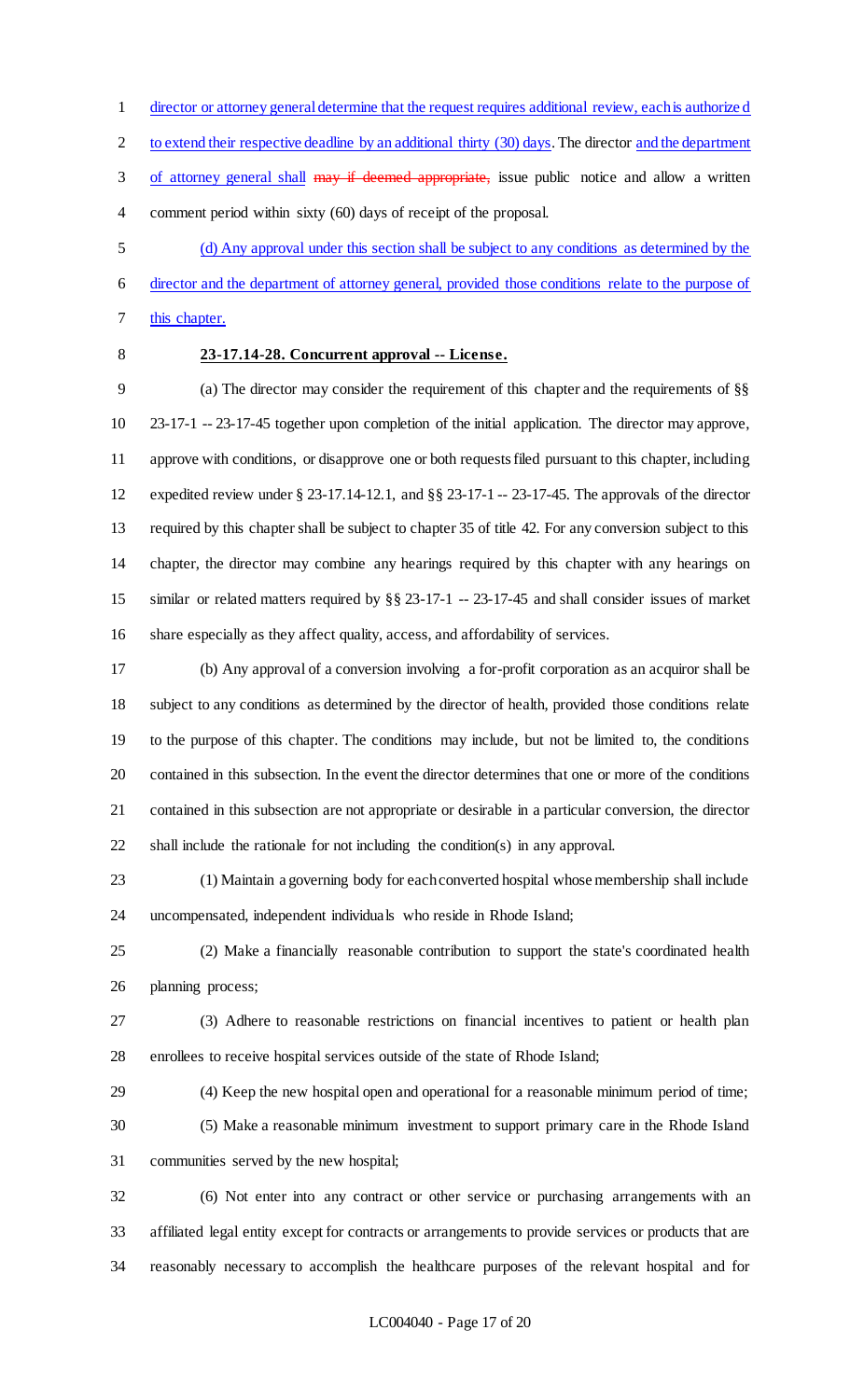compensation that is consistent with fair-market value for the services actually rendered, or the products actually provided;

3 (7) Report to the director on annual distributions of profit to owners; and

 (8) Require that any corporate allocation, or equivalent charge, to any affiliated organization(s) in any hospital fiscal year not exceed reasonable fair-market value for the services 6 rendered or the assets purchased or leased from the affiliate $\frac{1}{2}$  and

(9) Make a reasonable minimum investment to maintain current employment levels,

current employee retirement, medical, dental and paid time-off benefits, current employee rates of

pay and hours of work.

 (c) Any approval of a conversion involving a for-profit corporation as an acquiror shall be subject to any conditions as determined by the attorney general, provided those conditions relate to the purpose of this chapter. The conditions may include, but not be limited to, the acquiror's adherence to a minimum investment to protect the assets, financial health, and well-being of the new hospital and for community benefit. In the event the attorney general determines that the conditions contained in this subsection are not appropriate or desirable in a particular conversion, the attorney general shall include the rationale for not including the condition(s) in any approval.

 (d) For a period of five (5) years following the effective date of the conversion, when approval of a conversion involves either a not-for-profit or a for-profit corporation as an acquiror:

 (1) The acquiror shall file reports with the department and the attorney general on or before March 1 of each calendar year detailing compliance with the conditions in subsection (b) and any other conditions on the conversion approval or license of the new hospital. Failure to comply with any of the conditions or the charity care requirements contained in § 23-17.14-15 shall be cause for penalties to be applied in accordance with § 23-17.14-30;

 (2) The department of health and the department of attorney general shall monitor, assess, and evaluate the acquiror's compliance with all of the conditions of approval, as well as annually review the impact of the conversion on healthcare costs and services within the communities served;

 (3) The acquiror shall pay for the costs of the department of health and the department of attorney general in performing the monitoring, evaluation, and assessment in an amount to be determined by the attorney general or the director as they deem appropriate, which should be placed in escrow during the term of the monitoring period. No application for a conversion made pursuant to the requirements of this chapter shall be approved unless an agreement has been executed with the attorney general and the director for the payment of reasonable costs in accordance with this section; and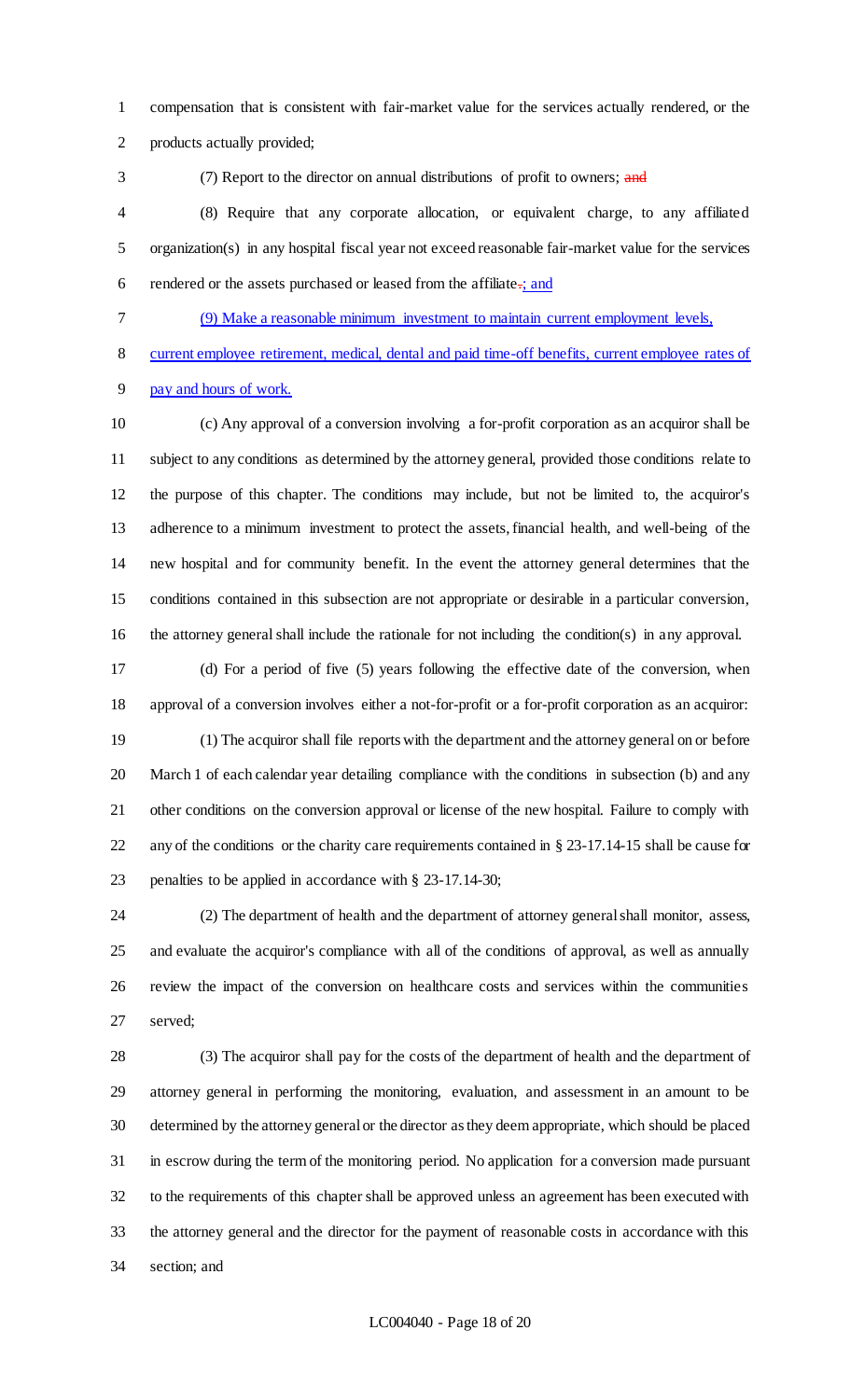(4) The department and/or the attorney general may seek immediate relief in the superior court to enforce any conditions of approval of a conversion, and may impose penalties for noncompliance pursuant to § 23-17.14-30.

### **23-17.14-30. Failure to comply -- Penalties.**

 If any person knowingly violates or fails to comply with any provision of this chapter or willingly or knowingly gives false or incorrect information:

 (1) The director or attorney general may, after notice and opportunity for a prompt and fair hearing to one or more transacting parties, deny, suspend, or revoke a license, or in lieu of suspension or revocation of the license, may order the licensee to admit no additional persons to the facility, to provide health services to no additional persons through the facility, or to take any corrective action necessary to secure compliance under this chapter, and impose a fine of not more 12 than two million dollars  $(\$2,000,000)$ ; and

 (2) The attorney general may, after notice and opportunity for a prompt and fair hearing to one or more transacting parties, take any corrective action necessary to secure compliance under 15 this chapter, and impose a fine of not more than two million dollars (\$2,000,000).; and

(3) Failure to fully disclose, or intentional obfuscation, misrepresentation, omission or

withholding of relevant information from state regulators, or failure to otherwise cooperate with

state regulators during the regulatory review process, shall disqualify the applicant(s) from

19 consideration, resulting in the summary rejection of the application under review. Such rejection

20 shall act as a bar against the submission of future applications for a period of five (5) years.

SECTION 4. This act shall take effect upon passage.

======== LC004040 ========